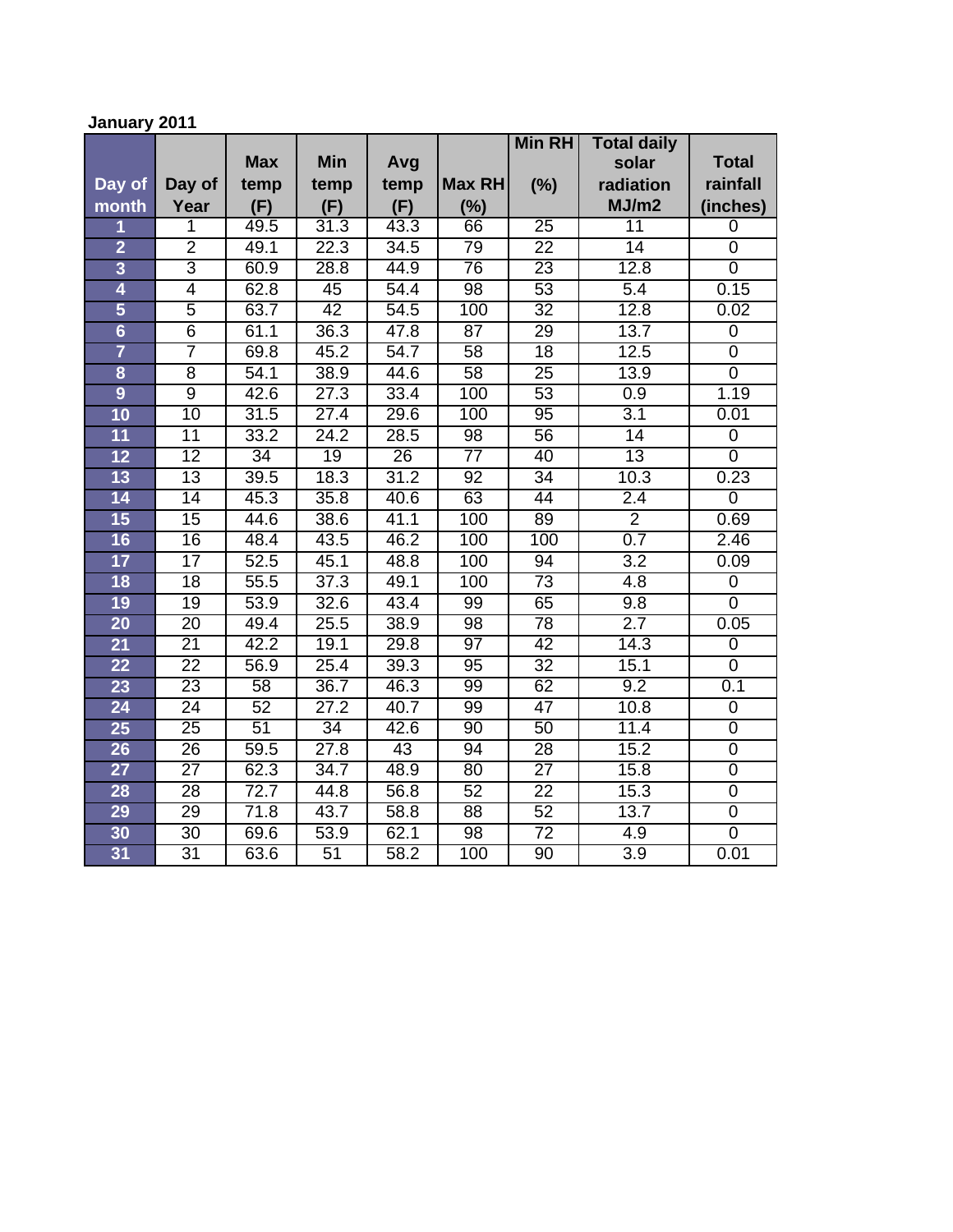# **February 2011**

|                 |                 |                   |                   |                 |                 | <b>Min RH</b>   | <b>Total daily</b> |                |
|-----------------|-----------------|-------------------|-------------------|-----------------|-----------------|-----------------|--------------------|----------------|
|                 |                 | <b>Max</b>        | <b>Min</b>        | Avg             |                 |                 | solar              | <b>Total</b>   |
| Day of          | Day of          | temp              | temp              | temp            | <b>Max RH</b>   | (%)             | radiation          | rainfall       |
| month           | Year            | (F)               | (F)               | (F)             | (%)             |                 | MJ/m2              | (inches)       |
| 1               | $\overline{32}$ | 61.9              | 16.5              | 33.5            | 99              | $\overline{71}$ | 4                  | 1.12           |
| $\overline{2}$  | 33              | 27.8              | 13.9              | 20.6            | $\overline{80}$ | 57              | 10.3               | $\overline{0}$ |
| $\overline{3}$  | 34              | 28.5              | 20.3              | 24.3            | $\overline{76}$ | 62              | 5.3                | $\overline{0}$ |
| 4               | $\overline{35}$ | 28.6              | 20.9              | 24.8            | $\overline{98}$ | $\overline{74}$ | $\overline{5.4}$   | 0.01           |
| 5               | $\overline{36}$ | $\overline{57}$   | 19.3              | $\overline{37}$ | $\overline{92}$ | $\overline{35}$ | 16.9               | 0.18           |
| $6\overline{6}$ | $\overline{37}$ | $\overline{64.7}$ | $\overline{37.9}$ | 49.3            | 86              | 41              | 13.1               | $\pmb{0}$      |
| $\overline{7}$  | $\overline{38}$ | 46.7              | 28.5              | 39.3            | 89              | $\overline{39}$ | 17.1               | 0              |
| 8               | 39              | 53.4              | 26.8              | 40.6            | 93              | $\overline{35}$ | 17.4               | $\overline{0}$ |
| $\overline{9}$  | 40              | 42.6              | 20.4              | 30              | $\overline{98}$ | $\overline{57}$ | 2.1                | 0.15           |
| 10              | $\overline{41}$ | 34.1              | 19.6              | 24.4            | $\overline{95}$ | 59              | 11.3               | $\overline{0}$ |
| $\overline{11}$ | 42              | 50.7              | 17.2              | 32.4            | $\overline{97}$ | $\overline{25}$ | 18.1               | $\overline{0}$ |
| 12              | 43              | 62.9              | 27.2              | 44.9            | 90              | 19              | 18.3               | $\overline{0}$ |
| $\overline{13}$ | 44              | 67.8              | 38.6              | 53.2            | $\overline{75}$ | $\overline{27}$ | 18.4               | $\overline{0}$ |
| 14              | 45              | 72.2              | 46.5              | 57.4            | 100             | 48              | 15.1               | $\overline{0}$ |
| 15              | 46              | 71.6              | 54.7              | 61.9            | 99              | 59              | 10                 | $\overline{0}$ |
| 16              | $\overline{47}$ | 69.4              | 56.3              | 61.8            | 100             | 66              | 7.1                | 0              |
| 17              | 48              | 71.4              | 60.1              | 65.8            | 90              | $\overline{70}$ | 4.9                | $\overline{0}$ |
| 18              | 49              | $\overline{73}$   | 58.3              | 65.8            | 99              | 68              | $\overline{5.3}$   | $\overline{0}$ |
| 19              | 50              | 74.2              | 55.3              | 64.3            | 100             | $\overline{55}$ | 13.3               | $\overline{0}$ |
| 20              | 51              | 75.7              | 59.9              | 66.8            | $\overline{96}$ | $\overline{53}$ | 11.2               | $\overline{0}$ |
| 21              | 52              | 77.8              | 49.9              | 66.3            | 88              | 52              | 10.7               | $\overline{0}$ |
| 22              | 53              | 70.2              | 38.4              | 56              | 89              | $\overline{38}$ | 17.5               | $\overline{0}$ |
| 23              | 54              | 69.5              | 57.3              | 63.5            | 92              | $\overline{55}$ | 4.5                | $\overline{0}$ |
| 24              | $\overline{55}$ | 75.8              | 57.5              | 66.9            | 99              | 61              | 5.9                | 0.34           |
| 25              | $\overline{56}$ | $\overline{58.1}$ | 41.1              | 47.6            | $\overline{98}$ | $\overline{57}$ | 11.9               | 0              |
| 26              | $\overline{57}$ | 67.6              | 39.8              | 55.4            | 100             | $\overline{75}$ | $\overline{7.6}$   | $\overline{0}$ |
| 27              | $\overline{58}$ | 78.3              | 63.2              | 70              | 100             | $\overline{64}$ | 6.7                | $\overline{0}$ |
| 28              | 59              | 71.9              | 45.1              | 58.4            | $\overline{95}$ | $\overline{31}$ | 19.2               | 0.23           |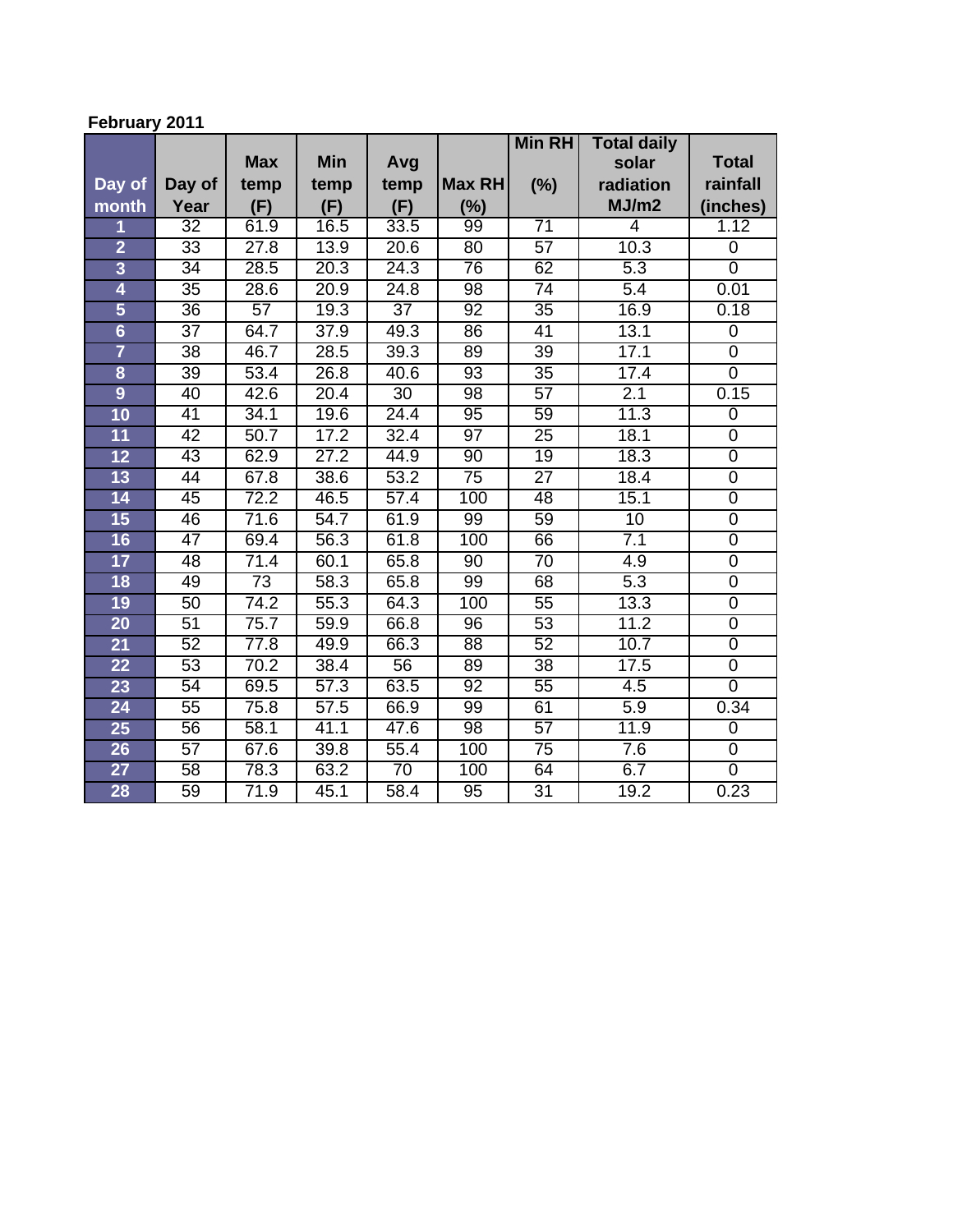### **March 2011**

|                 |                 |                   |                   |      |                 | <b>Min RH</b>   | <b>Total daily</b> |                |
|-----------------|-----------------|-------------------|-------------------|------|-----------------|-----------------|--------------------|----------------|
|                 |                 | <b>Max</b>        | <b>Min</b>        | Avg  |                 |                 | solar              | <b>Total</b>   |
| Day of          | Day of          | temp              | temp              | temp | Max RH          | (%)             | radiation          | rainfall       |
| month           | Year            | (F)               | (F)               | (F)  | (%)             |                 | MJ/m2              | (inches)       |
| 1               | 60              | 67.7              | 33.9              | 49.9 | $\overline{98}$ | $\overline{25}$ | 20.4               | $\overline{0}$ |
| $\overline{2}$  | 61              | 70.3              | $\overline{41.1}$ | 53.8 | $\overline{93}$ | $\overline{20}$ | 17.7               | $\overline{0}$ |
| $\overline{3}$  | 62              | $\overline{73}$   | 41.7              | 59.1 | $\overline{93}$ | 47              | 16.1               | $\overline{0}$ |
| 4               | 63              | $\overline{72}$   | 61                | 65.5 | $\overline{98}$ | 69              | 6.4                | $\overline{0}$ |
| 5               | 64              | 63.3              | 41.5              | 49.8 | $\overline{95}$ | $\overline{55}$ | 7.4                | 0.14           |
| $6\overline{6}$ | 65              | 58.8              | 29.1              | 43.9 | 95              | $\overline{32}$ | 20.7               | $\pmb{0}$      |
| $\overline{7}$  | 66              | 60.7              | 40.1              | 51.3 | 90              | 58              | 10.6               | $\overline{0}$ |
| 8               | 67              | 73.6              | 53.9              | 62.1 | 100             | $\overline{70}$ | 6.1                | 0.1            |
| $\overline{9}$  | 68              | 61.3              | 45.1              | 53.5 | 99              | $\overline{32}$ | 19.8               | $\overline{0}$ |
| 10              | 69              | 61.6              | 36.5              | 48.6 | 76              | 24              | 22.4               | $\overline{0}$ |
| $\overline{11}$ | $\overline{70}$ | 74.3              | 36.7              | 56.8 | 85              | $\overline{20}$ | 21.3               | $\overline{0}$ |
| 12              | $\overline{71}$ | 76.7              | 52.3              | 46   | 92              | 43              | 19.3               | $\overline{0}$ |
| 13              | $\overline{72}$ | 74.6              | 60                | 67.3 | 95              | $\overline{55}$ | 9.6                | $\overline{0}$ |
| 14              | $\overline{73}$ | 66.1              | 44.8              | 55.8 | 97              | 52              | 18.1               | 0.07           |
| 15              | $\overline{74}$ | 66.8              | 33.4              | 49.9 | $\overline{97}$ | 33              | 21.6               | 0              |
| 16              | $\overline{75}$ | 74.2              | 50.4              | 62   | 83              | 60              | 14.5               | $\overline{0}$ |
| 17              | $\overline{76}$ | 80.3              | 61.1              | 69.7 | 91              | 48              | 17.6               | $\overline{0}$ |
| 18              | $\overline{77}$ | 81.3              | 61.6              | 70.1 | $\overline{96}$ | 50              | 16.5               | 0.01           |
| 19              | 78              | 84.4              | 61.8              | 71.9 | $\overline{98}$ | $\overline{31}$ | 20.5               | $\overline{0}$ |
| 20              | 79              | 81.3              | 60.4              | 69.7 | $\overline{96}$ | 36              | 20.7               | $\overline{0}$ |
| 21              | 80              | 81.1              | 60.7              | 69.8 | 96              | $\overline{41}$ | 18.2               | $\overline{0}$ |
| 22              | 81              | 80.8              | 63.7              | 71.4 | 91              | 39              | 17.5               | $\overline{0}$ |
| 23              | 82              | 84.9              | 65.2              | 72.5 | $\overline{88}$ | 16              | 24.8               | $\overline{0}$ |
| 24              | 83              | $\overline{78}$   | 47.6              | 64.1 | $\overline{73}$ | 16              | 24.8               | $\overline{0}$ |
| 25              | 84              | 80.9              | 55.3              | 69   | 89              | 35              | 18.7               | $\overline{0}$ |
| 26              | 85              | 85.7              | 61.8              | 73.6 | 94              | 35              | 20.8               | $\overline{0}$ |
| 27              | 86              | 58.4              | 48.9              | 53.1 | 96              | $\overline{74}$ | 6.3                | $\overline{0}$ |
| 28              | $\overline{87}$ | $\overline{55}$   | 43.4              | 48.9 | 93              | 65              | 11.8               | $\overline{0}$ |
| 29              | $\overline{88}$ | 65.2              | 50.3              | 55.4 | $\overline{98}$ | $\overline{74}$ | $\overline{5.4}$   | 0.15           |
| 30              | 89              | $\overline{57.1}$ | 49.3              | 52.3 | $\overline{90}$ | 62              | 9.5                | $\overline{0}$ |
| 31              | 90              | $\overline{71.5}$ | 40.8              | 56   | 99              | $\overline{37}$ | $\overline{19}$    | $\overline{0}$ |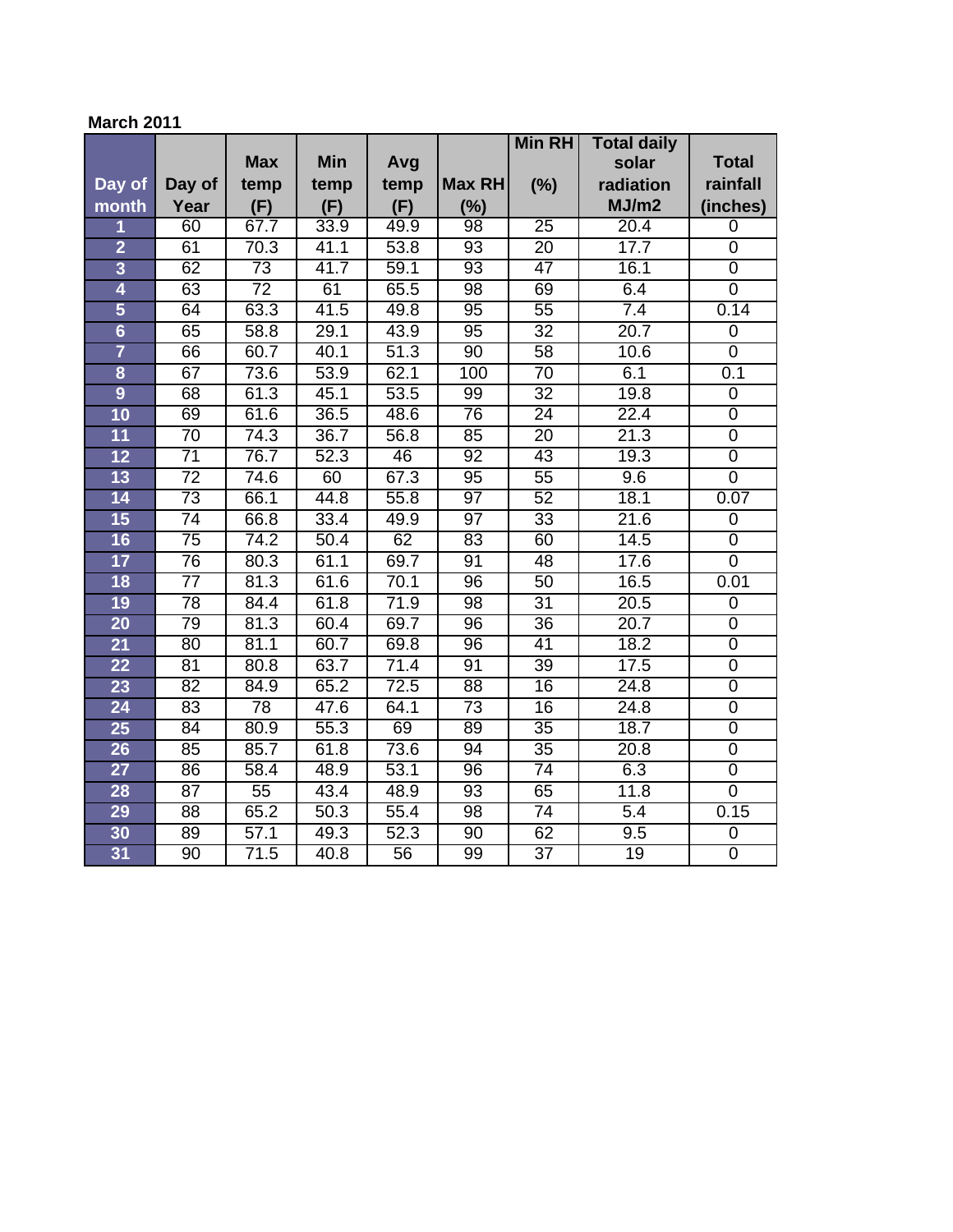# **April 2011**

|                         |                  |            |            |      |                 | <b>Min RH</b>   | <b>Total daily</b> |                |
|-------------------------|------------------|------------|------------|------|-----------------|-----------------|--------------------|----------------|
|                         |                  | <b>Max</b> | <b>Min</b> | Avg  |                 |                 | solar              | <b>Total</b>   |
| Day of                  | Day of           | temp       | temp       | temp | Max RH          | (%)             | radiation          | rainfall       |
| month                   | Year             | (F)        | (F)        | (F)  | (%)             |                 | MJ/m2              | (inches)       |
| 1                       | 91               | 85.6       | 48.6       | 67.6 | 99              | 25              | 19.8               | $\overline{0}$ |
| $\overline{2}$          | 92               | 83.9       | 56.1       | 70.8 | $\overline{97}$ | 48              | 18.9               | $\mathbf 0$    |
| $\overline{3}$          | 93               | 82.3       | 65.1       | 73.6 | 94              | 52              | 18.3               | $\overline{0}$ |
| 4                       | 94               | 74.1       | 48.7       | 64.3 | $\overline{93}$ | $\overline{34}$ | 16.9               | 0.65           |
| 5                       | 95               | 68.9       | 36.9       | 53.9 | 84              | $\overline{23}$ | 26.9               | $\overline{0}$ |
| $6\overline{6}$         | $\overline{96}$  | 79.7       | 46.9       | 63.7 | 78              | $\overline{32}$ | 25.6               | $\overline{0}$ |
| $\overline{7}$          | $\overline{97}$  | 78.9       | 60.9       | 69.5 | 91              | 62              | 12.1               | $\overline{0}$ |
| $\overline{\mathbf{8}}$ | 98               | 88         | 70.7       | 78.1 | $\overline{90}$ | 42              | 21.3               | $\overline{0}$ |
| $\overline{9}$          | 99               | 89.7       | 67.5       | 77.9 | 96              | 35              | 24.1               | $\overline{0}$ |
| 10                      | 100              | 89.3       | 68.9       | 77.8 | 91              | $\overline{37}$ | 22.2               | $\overline{0}$ |
| $\overline{11}$         | 101              | 75.7       | 55.2       | 69.4 | $\overline{92}$ | $\overline{36}$ | 24.8               | $\overline{0}$ |
| 12                      | 102              | 78.5       | 46.5       | 62.5 | 90              | $\overline{22}$ | 27.7               | 0.04           |
| 13                      | 103              | 81.5       | 48.2       | 66.5 | 91              | $\overline{26}$ | 26.3               | $\overline{0}$ |
| 14                      | 104              | 83.3       | 64         | 72.9 | $\overline{87}$ | $\overline{53}$ | 19.3               | $\mathbf 0$    |
| 15                      | 105              | 72.8       | 56.4       | 66.8 | 97              | $\overline{23}$ | $\overline{27}$    | 0.16           |
| 16                      | 106              | 72.8       | 47.8       | 60.3 | $\overline{77}$ | 16              | 27.9               | $\overline{0}$ |
| 17                      | 107              | 82.1       | 43.9       | 65   | 89              | $\overline{20}$ | 25.4               | $\overline{0}$ |
| 18                      | 108              | 86.8       | 66.5       | 75.6 | $\overline{88}$ | $\overline{54}$ | 17.2               | $\overline{0}$ |
| 19                      | 109              | 91.6       | 72.8       | 80.8 | 88              | $\overline{38}$ | $\overline{24}$    | $\overline{0}$ |
| 20                      | 110              | 88.8       | 63.5       | 76.8 | $\overline{95}$ | 48              | 17.1               | $\overline{0}$ |
| 21                      | 111              | 87.7       | 61.5       | 73.1 | $\overline{96}$ | 39              | 16.1               | $\overline{0}$ |
| 22                      | 112              | 90.1       | 71.7       | 79.4 | 85              | $\overline{37}$ | 23.8               | $\overline{0}$ |
| 23                      | $\overline{113}$ | 87.6       | 72.2       | 78.4 | $\overline{90}$ | $\overline{41}$ | 18.7               | $\overline{0}$ |
| 24                      | 114              | 89.6       | 71.2       | 79   | $\overline{90}$ | 36              | 22.7               | $\overline{0}$ |
| 25                      | 115              | 83.2       | 70.5       | 75.6 | $\overline{95}$ | 54              | 10.8               | 0.64           |
| 26                      | 116              | 82.5       | 64.1       | 70.5 | 99              | $\overline{72}$ | 10.8               | 1.92           |
| 27                      | 117              | 72.3       | 56.4       | 67.4 | 100             | 46              | 25.2               | 0.08           |
| 28                      | $\overline{118}$ | 74.8       | 44.5       | 60.1 | $\overline{97}$ | $\overline{32}$ | 29                 | $\mathbf 0$    |
| 29                      | 119              | 82.3       | 50.1       | 67.2 | 94              | $\overline{25}$ | 28.2               | $\overline{0}$ |
| 30                      | 120              | 83.4       | 65.2       | 73.7 | 94              | 64              | 8.9                | $\overline{0}$ |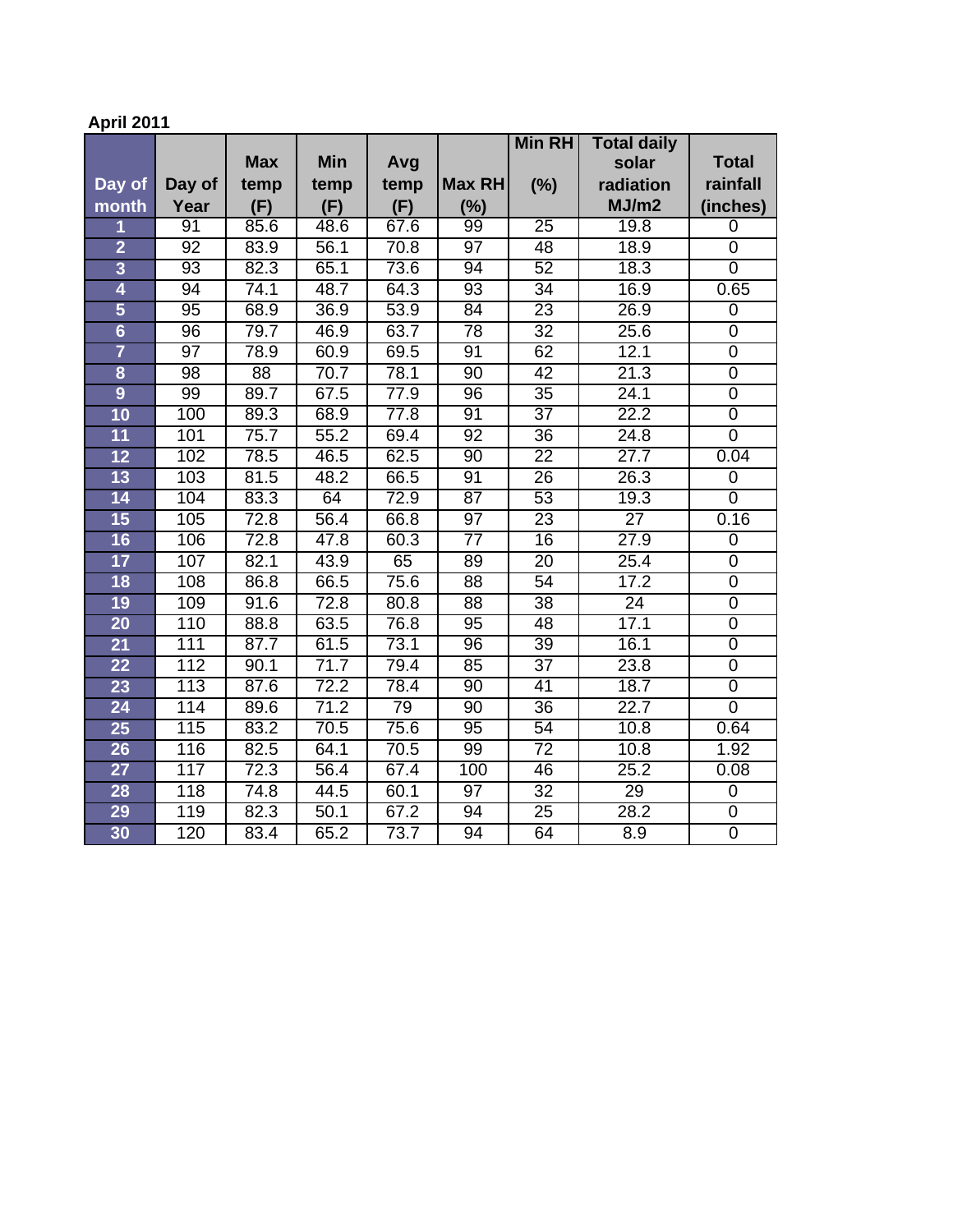## **May 2011**

|                         |        |                 |                 |                   |                 | <b>Min RH</b>   | <b>Total daily</b> |                  |
|-------------------------|--------|-----------------|-----------------|-------------------|-----------------|-----------------|--------------------|------------------|
|                         |        | <b>Max</b>      | <b>Min</b>      | Avg               |                 |                 | solar              | <b>Total</b>     |
| Day of                  | Day of | temp            | temp            | temp              | Max RH          | (%)             | radiation          | rainfall         |
| month                   | Year   | (F)             | (F)             | (F)               | (%)             |                 | MJ/m2              | (inches)         |
| 1                       | 121    | $\overline{88}$ | 50.9            | $74.\overline{5}$ | $\overline{93}$ | 52              | 14.6               | $\overline{0}$   |
| $\overline{2}$          | 122    | 53.5            | 50.1            | $\overline{51.7}$ | 100             | 92              | $\overline{3.4}$   | 0.18             |
| $\overline{3}$          | 123    | 67.8            | 46.3            | 55.6              | 99              | 36              | 28.8               | $\overline{0}$   |
| 4                       | 124    | 75.4            | 43.1            | 60.2              | $\overline{98}$ | 28              | 29                 | $\overline{0}$   |
| 5                       | 125    | 76.5            | 49.7            | 63.5              | 92              | $\overline{31}$ | 28.3               | $\overline{0}$   |
| $6\overline{6}$         | 126    | 84.4            | 53.1            | 69.6              | $\overline{88}$ | $\overline{35}$ | $\overline{27.6}$  | $\overline{0}$   |
| $\overline{\mathbf{7}}$ | 127    | 87.9            | 61.7            | 74.9              | 88              | 42              | 26.9               | $\overline{0}$   |
| 8                       | 128    | 90.1            | 66.9            | 78.1              | 95              | $\overline{47}$ | 21.2               | $\overline{0}$   |
| $\overline{9}$          | 129    | 92.1            | $\overline{70}$ | 81                | 93              | 39              | 25.6               | $\overline{0}$   |
| 10                      | 130    | 89.7            | 72.8            | 79.8              | 89              | 45              | 18.9               | $\overline{0}$   |
| 11                      | 131    | 85.3            | 64.6            | 75.7              | 99              | 50              | 17.6               | 1.48             |
| 12                      | 132    | 79.3            | 62.7            | 69.5              | 99              | 64              | 12.5               | 0.12             |
| 13                      | 133    | 76.1            | 59.3            | 67.6              | $\overline{98}$ | 46              | 28.5               | $\boldsymbol{0}$ |
| 14                      | 134    | 67.8            | 51.4            | 58.5              | 91              | 45              | 22.1               | $\overline{0}$   |
| 15                      | 135    | 71.5            | 45.9            | 59.5              | $\overline{98}$ | 42              | 28.9               | $\overline{0}$   |
| 16                      | 136    | 72.5            | 51              | 61.1              | 95              | 40              | 30                 | $\overline{0}$   |
| 17                      | 137    | 79              | 48.8            | 65.2              | 96              | $\overline{33}$ | 28.8               | $\overline{0}$   |
| 18                      | 138    | 81              | 61.7            | 71.8              | 92              | $\overline{55}$ | 20.2               | $\overline{0}$   |
| 19                      | 139    | 81.5            | 68.5            | 75.1              | 86              | 65              | 12.4               | $\overline{0}$   |
| $\overline{20}$         | 140    | 87.3            | 68.2            | 77.6              | $\overline{97}$ | 63              | 10.3               | 0.98             |
| 21                      | 141    | 83              | 65.3            | 74.5              | 99              | $\overline{70}$ | 16                 | 0.07             |
| 22                      | 142    | 89.5            | $\overline{74}$ | 80.6              | 92              | $\overline{47}$ | 24.2               | $\overline{0}$   |
| 23                      | 143    | 86              | 73.1            | 78.6              | 91              | 53              | 15.1               | $\overline{0}$   |
| 24                      | 144    | 86              | 73.1            | 78.6              | 91              | 53              | 15.1               | $\overline{0}$   |
| 25                      | 145    | 90.6            | 72.7            | 79.9              | 94              | 28              | 19.5               | $\overline{0}$   |
| 26                      | 146    | 79.8            | 63              | 70.9              | $\overline{90}$ | 45              | 28.9               | 0.08             |
| 27                      | 147    | 90.9            | 60.9            | 76.7              | 93              | 45              | 26.6               | $\overline{0}$   |
| 28                      | 148    | 94.5            | 73.4            | 83                | 90              | 36              | 26.6               | $\overline{0}$   |
| 29                      | 149    | 92.3            | 72.6            | 81.8              | $\overline{87}$ | $\overline{41}$ | 26.3               | $\overline{0}$   |
| 30                      | 150    | 92.2            | 73.7            | $\overline{82}$   | $\overline{89}$ | 45              | 22.3               | $\overline{0}$   |
| 31                      | 151    | 91.6            | 72.2            | 81.8              | $\overline{94}$ | 45              | $\overline{24.7}$  | $\overline{0}$   |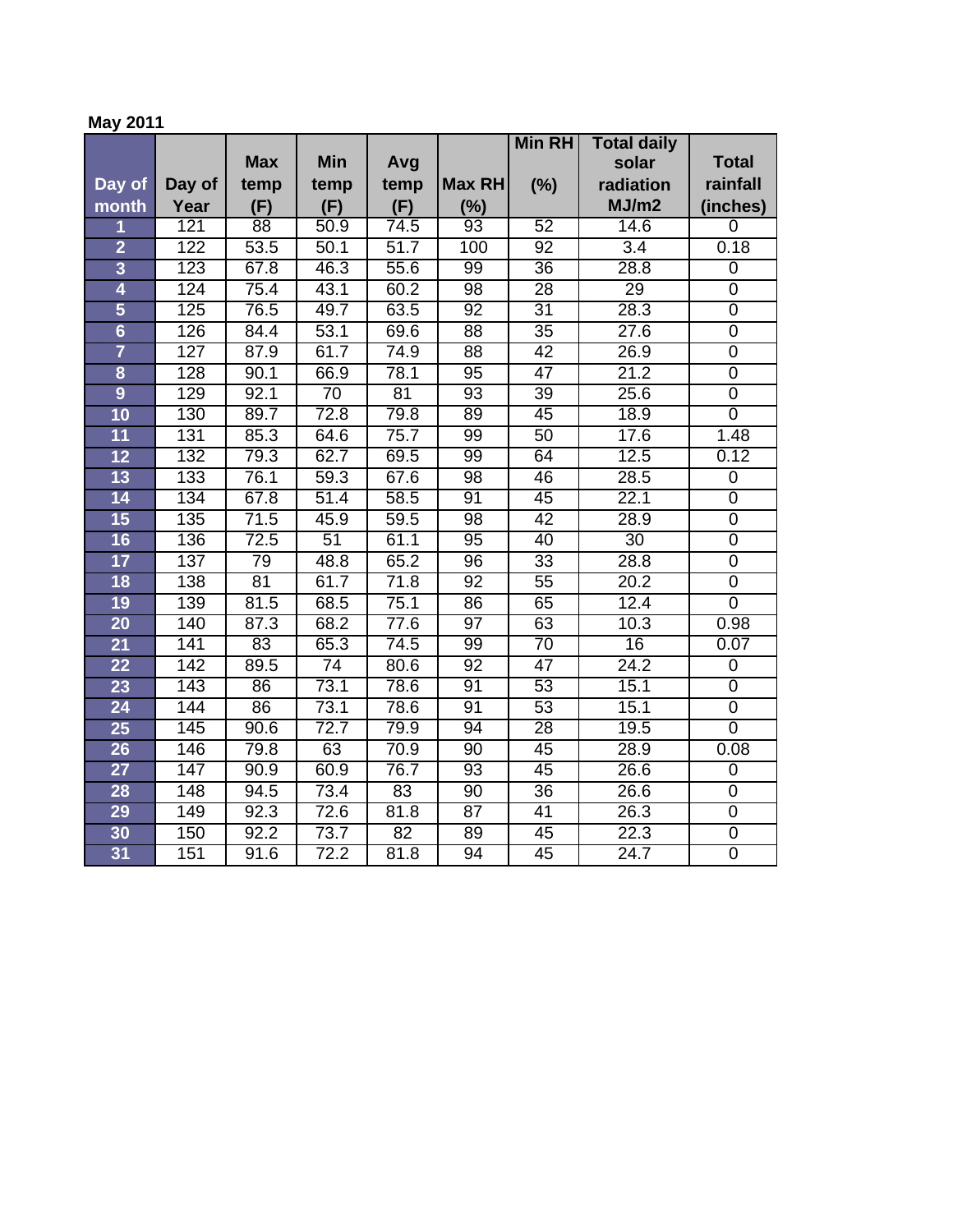### **June 2011**

|                         |        |                   |                 |      |                 | <b>Min RH</b>   | <b>Total daily</b> |                  |
|-------------------------|--------|-------------------|-----------------|------|-----------------|-----------------|--------------------|------------------|
|                         |        | <b>Max</b>        | <b>Min</b>      | Avg  |                 |                 | solar              | <b>Total</b>     |
| Day of                  | Day of | temp              | temp            | temp | Max RH          | (%)             | radiation          | rainfall         |
| month                   | Year   | (F)               | (F)             | (F)  | (%)             |                 | MJ/m2              | (inches)         |
| 1                       | 152    | 95.1              | $\overline{72}$ | 82.6 | 89              | $\overline{32}$ | 27.6               | $\overline{0}$   |
| $\overline{\mathbf{2}}$ | 153    | 96.8              | 69.8            | 83.7 | 91              | 34              | 27.4               | $\overline{0}$   |
| $\overline{3}$          | 154    | $\overline{97.8}$ | 76.1            | 86.6 | 76              | $\overline{24}$ | 28.7               | $\overline{0}$   |
| 4                       | 155    | 97.5              | 67.3            | 83.8 | $\overline{89}$ | $\overline{32}$ | 28.2               | $\overline{0}$   |
| 5                       | 156    | 98                | 70.3            | 82.3 | 93              | $\overline{27}$ | 25.1               | 0.2              |
| $6\phantom{a}$          | 157    | 96.1              | 65.8            | 81.1 | 98              | $\overline{30}$ | $\overline{27.1}$  | $\mathbf 0$      |
| $\overline{\mathbf{7}}$ | 158    | 96.4              | 70.1            | 83.7 | $\overline{84}$ | $\overline{28}$ | 28.3               | $\overline{0}$   |
| $\overline{\mathbf{8}}$ | 159    | 93.9              | 73.4            | 83.3 | 97              | 36              | 25.3               | $\overline{0}$   |
| $\overline{9}$          | 160    | 93.8              | 70.5            | 82.7 | $\overline{92}$ | $\overline{37}$ | 27.4               | $\overline{0}$   |
| 10                      | 161    | 94.6              | $\overline{72}$ | 83.6 | 94              | 34              | 26.4               | $\overline{0}$   |
| $\overline{11}$         | 162    | 97.2              | 73.7            | 84.8 | 87              | $\overline{27}$ | 28.4               | $\overline{0}$   |
| 12                      | 163    | 97.4              | 71.2            | 85.1 | 83              | 30              | 28.1               | $\overline{0}$   |
| 13                      | 164    | 99                | 72.6            | 86.2 | $\overline{82}$ | $\overline{29}$ | 29                 | $\overline{0}$   |
| 14                      | 165    | 98.7              | $\overline{72}$ | 86.8 | 87              | $\overline{30}$ | 28.2               | $\overline{0}$   |
| 15                      | 166    | 97.1              | 75.4            | 85.5 | 85              | $\overline{34}$ | $\overline{27}$    | $\overline{0}$   |
| 16                      | 167    | 99.6              | 76.7            | 88   | 89              | 30              | 28.9               | $\overline{0}$   |
| 17                      | 168    | 100.3             | 77.3            | 88.7 | $\overline{90}$ | 30              | 26.6               | $\overline{0}$   |
| 18                      | 169    | 102.7             | 78.3            | 89.6 | 85              | $\overline{34}$ | 28.4               | $\overline{0}$   |
| 19                      | 170    | 101.7             | 78              | 89.3 | 85              | $\overline{24}$ | 28.3               | $\overline{0}$   |
| $\overline{20}$         | 171    | 99.5              | 77.3            | 87.6 | $\overline{87}$ | $\overline{31}$ | 23.9               | $\overline{0}$   |
| 21                      | 172    | 95.3              | 71.2            | 80.5 | 88              | 40              | 19.9               | 0.01             |
| 22                      | 173    | 83.3              | 67.8            | 75.5 | $\overline{98}$ | 60              | 19                 | 0.73             |
| 23                      | 174    | 93.1              | 67.9            | 79.3 | 99              | 46              | $\overline{25}$    | $\overline{0}$   |
| 24                      | 175    | 93.7              | 73.3            | 84.1 | 95              | 42              | 28.8               | $\boldsymbol{0}$ |
| 25                      | 176    | 95.1              | 75.6            | 84.8 | 92              | 43              | 24.3               | $\overline{0}$   |
| 26                      | 177    | 96.3              | $\overline{74}$ | 85.9 | $\overline{95}$ | 41              | 26                 | $\overline{0}$   |
| $\overline{27}$         | 178    | 97.1              | 76.7            | 86.8 | $\overline{88}$ | 38              | 27.7               | $\overline{0}$   |
| 28                      | 179    | 98.5              | 70.4            | 85.3 | 92              | $\overline{35}$ | $\overline{28}$    | 0.15             |
| 29                      | 180    | 97.3              | $\overline{72}$ | 85   | 95              | $\overline{35}$ | 25.9               | $\mathbf 0$      |
| 30                      | 181    | 98.7              | $\overline{73}$ | 85.9 | $\overline{97}$ | $\overline{34}$ | 26.8               | 1.15             |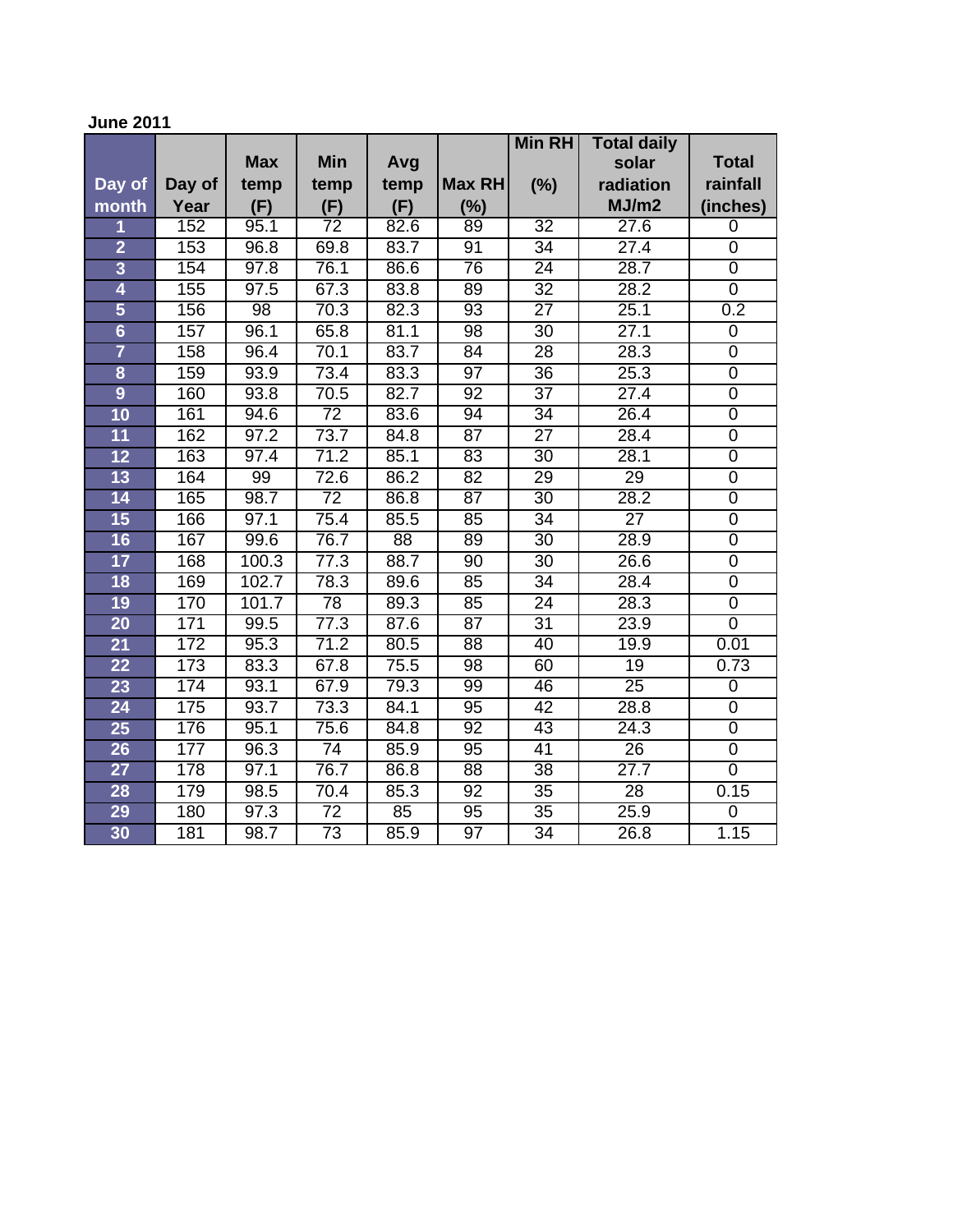# **July 2011**

|                         |                  |                   |                 |                 |                 | <b>Min RH</b>   | <b>Total daily</b>       |                |
|-------------------------|------------------|-------------------|-----------------|-----------------|-----------------|-----------------|--------------------------|----------------|
|                         |                  | <b>Max</b>        | <b>Min</b>      | Avg             |                 |                 | solar                    | <b>Total</b>   |
| Day of                  | Day of           | temp              | temp            | temp            | <b>Max RH</b>   | (%)             | radiation                | rainfall       |
| month                   | Year             | (F)               | (F)             | (F)             | (%)             |                 | MJ/m2                    | (inches)       |
| 1                       | 182              | 97.2              | 70.3            | 83.6            | 98              | $\overline{32}$ | 25.8                     | 0.01           |
| $\overline{\mathbf{2}}$ | 183              | 99                | 76.6            | 85.9            | 79              | 26              | 25.6                     | $\overline{0}$ |
| $\overline{3}$          | 184              | 99.7              | 73.2            | 86.8            | 86              | 29              | 26.4                     | 0              |
| 4                       | 185              | 99.9              | $\overline{74}$ | 85.3            | 94              | 29              | 25.9                     | 0.49           |
| 5                       | 186              | 96.7              | 71.9            | 83.2            | $\overline{96}$ | $\overline{34}$ | 26.2                     | 1.15           |
|                         |                  |                   |                 |                 | mainte          |                 |                          |                |
| $6\phantom{1}6$         | 187              | <b>station</b>    | down            | for             |                 | n ance          |                          | 0              |
| $\overline{7}$          | 188              |                   |                 |                 |                 |                 | $\overline{a}$           | $\overline{0}$ |
| $\overline{\mathbf{8}}$ | 189              | 99.1              | 79.5            | 86.9            | 69              | $\overline{33}$ | $\overline{\phantom{a}}$ | $\overline{0}$ |
| $\overline{9}$          | 190              | 98.5              | 80.1            | 88.4            | 69              | $\overline{34}$ | $\overline{\phantom{a}}$ | $\overline{0}$ |
| 10                      | 191              | 99.4              | 76.7            | 87.7            | $\overline{81}$ | $\overline{33}$ | $\blacksquare$           | $\overline{0}$ |
| $\overline{11}$         | 192              | 99.3              | 77.4            | $\overline{88}$ | $\overline{80}$ | $\overline{33}$ | $\blacksquare$           | $\overline{0}$ |
| 12                      | 193              | 99.6              | 78.1            | 88.6            | 80              | 35              | $\overline{a}$           | $\overline{0}$ |
| 13                      | 194              | 101.4             | 79.1            | 89.4            | $\overline{72}$ | $\overline{31}$ | $\blacksquare$           | $\overline{0}$ |
| 14                      | 195              | 101               | 75.5            | 84.3            | 94              | $\overline{34}$ | 23                       | 0.64           |
| 15                      | 196              | 98.9              | 74.8            | 83.9            | 94              | 40              | 25.7                     | $\overline{0}$ |
| 16                      | 197              | 98                | 75.2            | 85.7            | 94              | 39              | 26.3                     | $\overline{0}$ |
| 17                      | 198              | 97.4              | 74              | 84.8            | $\overline{93}$ | $\overline{41}$ | 24.6                     | $\overline{0}$ |
| 18                      | 199              | 97.5              | 74.7            | 86.1            | 91              | 40              | 25.9                     | $\overline{0}$ |
| 19                      | 200              | 94.5              | 73.9            | 84.3            | 93              | $\overline{47}$ | 21.7                     | $\overline{0}$ |
| $\overline{20}$         | 201              | 97.2              | 74.2            | 85.8            | 93              | $\overline{42}$ | 22.2                     | $\overline{0}$ |
| 21                      | 202              | 98.8              | 76.6            | 88.1            | 88              | $\overline{33}$ | 26.2                     | $\overline{0}$ |
| $\overline{22}$         | 203              | 99.7              | 78.1            | 88.4            | 85              | 34              | 22.4                     | $\overline{0}$ |
| 23                      | $\overline{204}$ | 100.7             | 78.5            | 89.2            | $\overline{84}$ | $\overline{33}$ | 25.4                     | $\overline{0}$ |
| 24                      | 205              | 101.7             | 79.2            | 88.5            | 80              | $\overline{31}$ | 26.1                     | $\overline{0}$ |
| 25                      | 206              | 96.6              | $\overline{77}$ | 84.9            | 91              | 40              | 17.8                     | 0.07           |
| 26                      | 207              | 98.5              | 77.5            | 85.4            | 85              | 36              | 16.3                     | 0              |
| $\overline{27}$         | 208              | 99.3              | 78.4            | 88              | 81              | 35              | 24.1                     | $\overline{0}$ |
| 28                      | 209              | $\overline{97.3}$ | 75.6            | 84.5            | $\overline{95}$ | 42              | 20.2                     | $\overline{0}$ |
| 29                      | 210              | 95.8              | 74.1            | 84.1            | 94              | 43              | 21.2                     | 0.01           |
| 30                      | 211              | 98.8              | 74.9            | 86.6            | 95              | $\overline{37}$ | 25.2                     | $\overline{0}$ |
| 31                      | 212              | 101.6             | $\overline{78}$ | 89.2            | 79              | $\overline{31}$ | 22.4                     | $\overline{0}$ |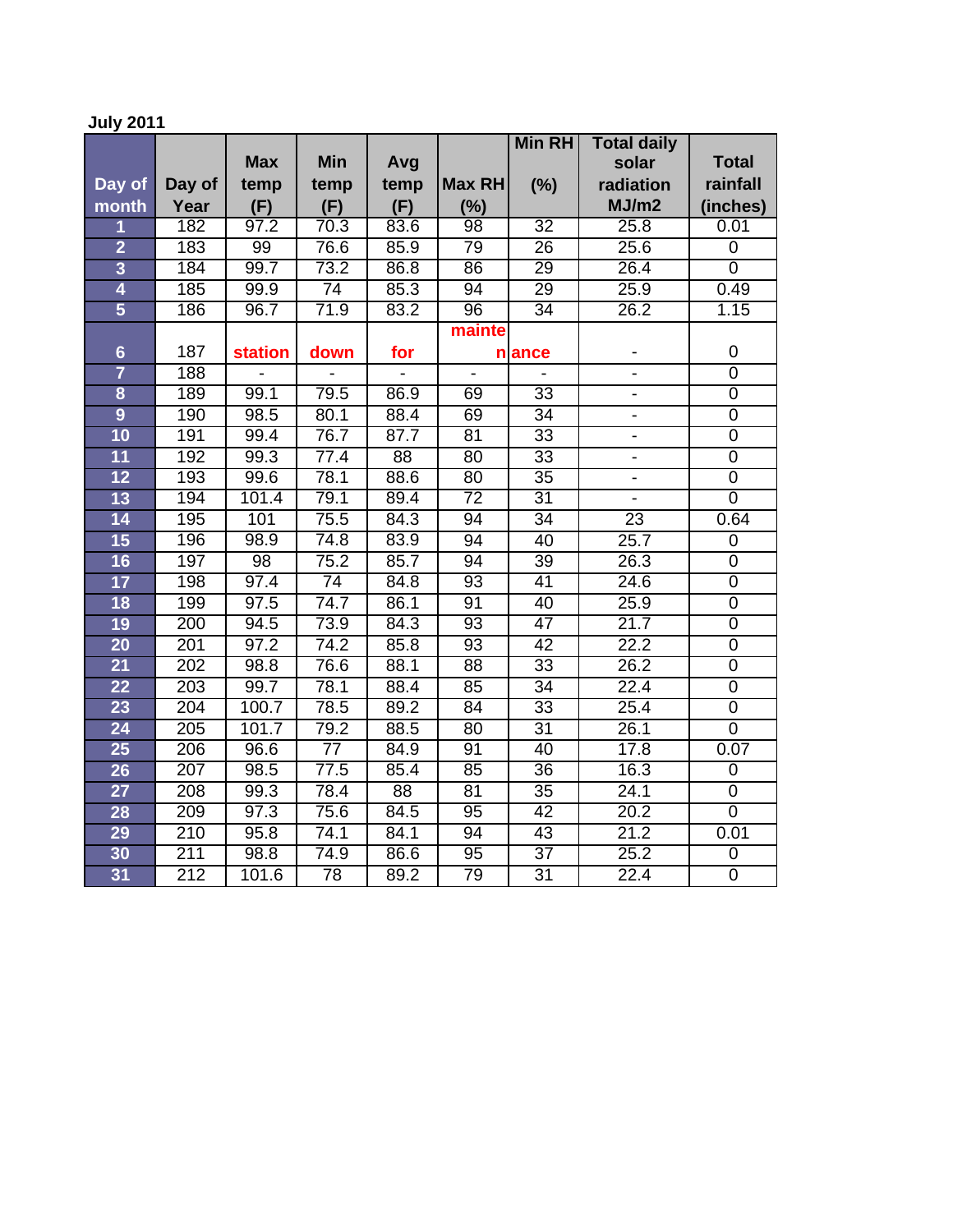# **August 2011**

|                         |                  |            |                 |      |                 | <b>Min RH</b>   | <b>Total daily</b> |                |
|-------------------------|------------------|------------|-----------------|------|-----------------|-----------------|--------------------|----------------|
|                         |                  | <b>Max</b> | <b>Min</b>      | Avg  |                 |                 | solar              | <b>Total</b>   |
| Day of                  | Day of           | temp       | temp            | temp | Max RH          | (%)             | radiation          | rainfall       |
| month                   | Year             | (F)        | (F)             | (F)  | (%)             |                 | MJ/m2              | (inches)       |
| 1                       | $\overline{213}$ | 104.2      | 79.8            | 91.8 | 67              | 28              | 22.8               | 0              |
| $\overline{2}$          | 214              | 107        | 80.4            | 93.8 | $\overline{75}$ | $\overline{25}$ | 26.8               | $\overline{0}$ |
| $\overline{3}$          | 215              | 106.5      | 81.1            | 94   | 74              | 28              | 25.4               | $\overline{0}$ |
| 4                       | 216              | 105.9      | 81.7            | 93.4 | 67              | 26              | 25.4               | $\overline{0}$ |
| 5                       | 217              | 104.7      | 79              | 91.9 | 83              | 26              | 27.8               | $\overline{0}$ |
| $6\overline{6}$         | $\overline{218}$ | 104.3      | 78.1            | 91.3 | 85              | $\overline{28}$ | $\overline{27.4}$  | $\overline{0}$ |
| $\overline{7}$          | 219              | 102.8      | 79.7            | 90.8 | $\overline{79}$ | 29              | $\overline{27}$    | $\overline{0}$ |
| $\overline{\mathbf{8}}$ | 220              | 102.4      | 80.6            | 90.5 | $\overline{75}$ | 29              | 27.2               | $\overline{0}$ |
| $\overline{9}$          | 221              | 103        | 79              | 90.2 | 82              | 28              | 27.2               | $\overline{0}$ |
| 10                      | 222              | 103.1      | 79.4            | 90.4 | $\overline{75}$ | 28              | 27.5               | $\overline{0}$ |
| $\overline{11}$         | 223              | 99.8       | 79.3            | 89.1 | 82              | $\overline{31}$ | 24.1               | $\overline{0}$ |
| 12                      | 224              | 102.7      | 78.8            | 89.9 | 86              | 28              | 26.8               | $\overline{0}$ |
| 13                      | 225              | 90.8       | 79.8            | 84.7 | 82              | 53              | 11.9               | $\overline{0}$ |
| 14                      | 226              | 101.6      | 72.6            | 87.3 | 91              | $\overline{25}$ | 25.1               | $\overline{0}$ |
| 15                      | $\overline{227}$ | 103.2      | 74.1            | 89.1 | 87              | 24              | $\overline{24}$    | 0.03           |
| 16                      | 228              | 103.7      | 77.8            | 90.6 | $\overline{75}$ | $\overline{22}$ | 25.2               | $\overline{0}$ |
| 17                      | 229              | 104.4      | 80.7            | 81.5 | $\overline{70}$ | $\overline{25}$ | 24.9               | $\overline{0}$ |
| 18                      | 230              | 105.4      | 84.1            | 92.1 | 55              | $\overline{25}$ | 23.2               | $\overline{0}$ |
| 19                      | 231              | 104.1      | 79.6            | 90.6 | 66              | $\overline{26}$ | $\overline{21}$    | $\overline{0}$ |
| 20                      | 232              | 104.1      | 79.4            | 91   | $\overline{72}$ | $\overline{30}$ | $\overline{21}$    | $\overline{0}$ |
| 21                      | 233              | 98.5       | 79.3            | 88.5 | 78              | $\overline{37}$ | 22.4               | $\overline{0}$ |
| 22                      | 234              | 102.4      | 76.5            | 85.7 | 94              | $\overline{30}$ | 19.7               | 0.6            |
| 23                      | 235              | 102.5      | 75.5            | 86.2 | 93              | $\overline{31}$ | 23.1               | 0.11           |
| 24                      | 236              | 100.6      | 72.7            | 80.6 | $\overline{93}$ | 36              | 17.7               | 0.08           |
| 25                      | 237              | 98.9       | 70.7            | 83.1 | 96              | $\overline{37}$ | 22.4               | $\overline{0}$ |
| 26                      | 238              | 102        | 75.6            | 87.7 | 86              | $\overline{31}$ | 22.8               | $\overline{0}$ |
| 27                      | 239              | 101.3      | $\overline{75}$ | 87.1 | $\overline{88}$ | $\overline{22}$ | 24.8               | $\overline{0}$ |
| 28                      | 240              | 102.8      | 71.8            | 86.7 | $\overline{82}$ | $\overline{34}$ | 24.7               | $\overline{0}$ |
| 29                      | 241              | 89.6       | 76.9            | 82.2 | 64              | 41              | 9.8                | $\overline{0}$ |
| 30                      | 242              | 102.4      | 71.8            | 87.9 | $\overline{78}$ | $\overline{27}$ | 23.9               | $\overline{0}$ |
| 31                      | 243              | 101.3      | 78.4            | 89.3 | $\overline{73}$ | $\overline{25}$ | $\overline{24}$    | $\overline{0}$ |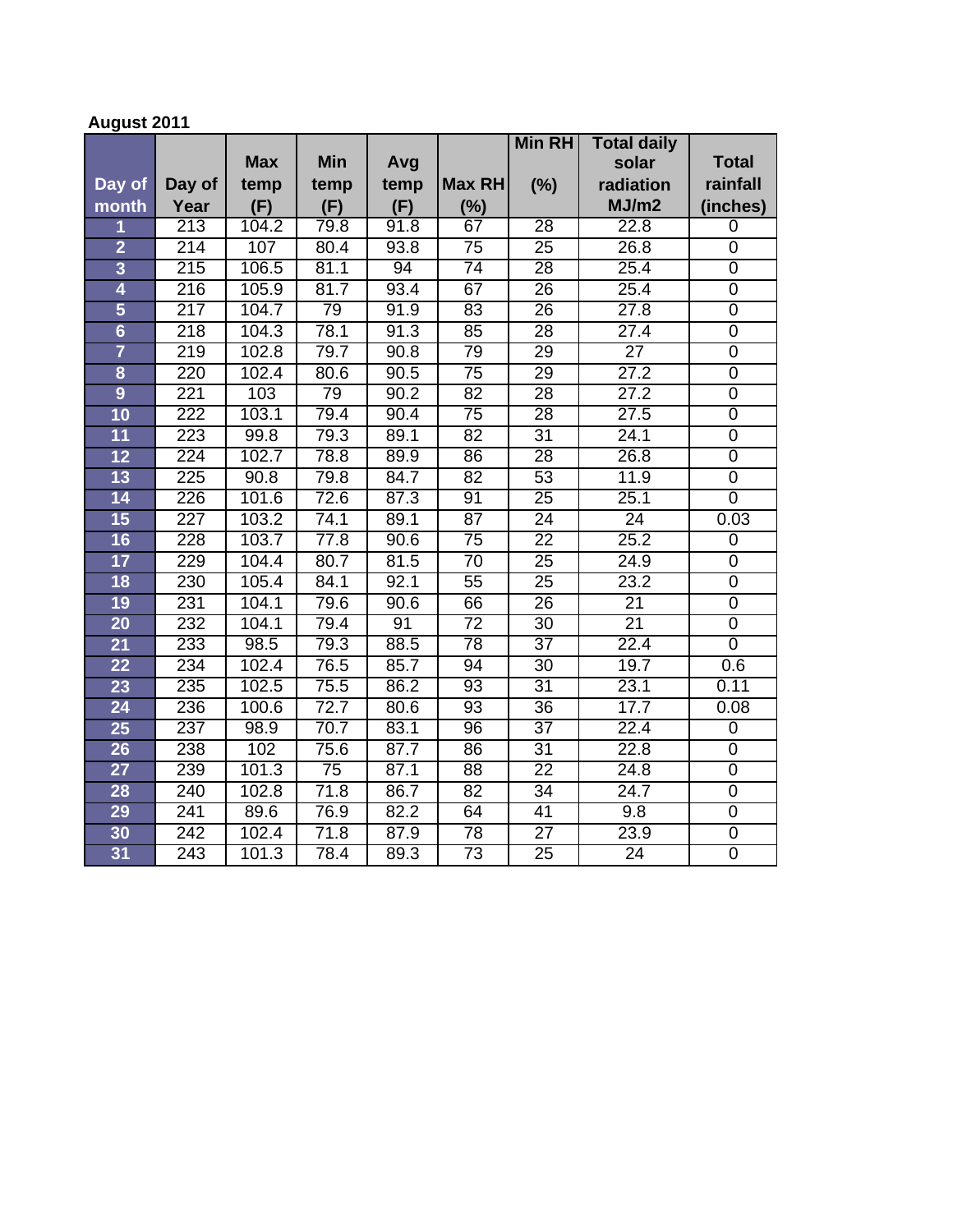## **September 2011**

|                         |                  |                 |                 |                 |                 | <b>Min RH</b>   | <b>Total daily</b> |                  |
|-------------------------|------------------|-----------------|-----------------|-----------------|-----------------|-----------------|--------------------|------------------|
|                         |                  | <b>Max</b>      | <b>Min</b>      | Avg             |                 |                 | solar              | <b>Total</b>     |
| Day of                  | Day of           | temp            | temp            | temp            | Max RH          | (%)             | radiation          | rainfall         |
| month                   | Year             | (F)             | (F)             | (F)             | (%)             |                 | MJ/m2              | (inches)         |
| 1                       | 244              | 99.9            | 70.7            | 87.7            | 87              | 26              | 22.7               | $\overline{0}$   |
| $\overline{2}$          | 245              | 98.4            | $\overline{75}$ | 86.8            | 83              | 29              | 24.8               | $\mathbf 0$      |
| $\overline{3}$          | 246              | 88.4            | 67.8            | 79.7            | 81              | 44              | 14.9               | $\overline{0}$   |
| 4                       | $\overline{247}$ | 91.6            | $\overline{76}$ | 83.2            | 67              | $\overline{35}$ | 16.7               | $\overline{0}$   |
| 5                       | 248              | 85.2            | 59.5            | 75.2            | 63              | $\overline{18}$ | 25.9               | $\overline{0}$   |
| $6\overline{6}$         | 249              | 86.6            | 50.8            | 68.8            | 86              | 19              | 25.7               | $\overline{0}$   |
| $\overline{7}$          | 250              | 87.3            | 49.1            | 69              | 82              | $\overline{17}$ | $\overline{25}$    | $\overline{0}$   |
| $\overline{\mathbf{8}}$ | 251              | 88.1            | 56.9            | 72.2            | 69              | 17              | 25.2               | $\overline{0}$   |
| $\overline{9}$          | 252              | 88.7            | 52.6            | 70.9            | 69              | $\overline{18}$ | 25.3               | $\mathbf 0$      |
| 10                      | 253              | 92              | 54.9            | 73.9            | $\overline{73}$ | 19              | 24.9               | $\overline{0}$   |
| $\overline{11}$         | 254              | 96.8            | 66.2            | 79.4            | $\overline{80}$ | $\overline{17}$ | 24.4               | $\overline{0}$   |
| 12                      | 255              | 99.6            | 63.2            | 80.8            | 76              | $\overline{17}$ | 24.7               | $\overline{0}$   |
| 13                      | 256              | 104.2           | 69.9            | $\overline{87}$ | 67              | $\overline{17}$ | 23.4               | $\overline{0}$   |
| 14                      | 257              | $\overline{98}$ | 76.5            | 85.4            | $\overline{57}$ | $\overline{22}$ | 17.6               | $\boldsymbol{0}$ |
| 15                      | 258              | 79.6            | 65              | 72.3            | $\overline{75}$ | 45              | 18.2               | $\overline{0}$   |
| 16                      | 259              | 88.4            | 64.3            | 75.5            | $\overline{70}$ | 40              | 21.3               | $\overline{0}$   |
| 17                      | 260              | 93.9            | 67.3            | 80.3            | $\overline{74}$ | $\overline{34}$ | 21.3               | $\overline{0}$   |
| 18                      | 261              | 90.5            | 64.9            | 79.3            | $\overline{95}$ | 46              | 16.7               | 0.89             |
| 19                      | 261              | 84.8            | 64.8            | 71.9            | $\overline{96}$ | 39              | 16.7               | 0.3              |
| $\overline{20}$         | 263              | 87.7            | 62.7            | 73.9            | $\overline{95}$ | $\overline{37}$ | 22.2               | $\overline{0}$   |
| 21                      | 264              | 90.2            | 61.1            | 75.3            | $\overline{95}$ | $\overline{32}$ | 19.9               | $\overline{0}$   |
| 22                      | 265              | 89.8            | 61.7            | 72.2            | 94              | 40              | 17.3               | 0.07             |
| 23                      | 266              | 79.9            | 57.1            | 67.5            | 91              | $\overline{38}$ | 22.4               | $\overline{0}$   |
| 24                      | 267              | 90.1            | 51.7            | 72.1            | $\overline{95}$ | $\overline{25}$ | 22.5               | $\overline{0}$   |
| 25                      | 268              | $\overline{97}$ | $\overline{72}$ | 82.4            | $\overline{93}$ | $\overline{31}$ | 21.3               | $\overline{0}$   |
| 26                      | 269              | 89.9            | 62.2            | 76.2            | 90              | 43              | 21.2               | $\overline{0}$   |
| 27                      | 270              | 93.6            | 65              | 80.1            | 92              | 36              | 20.9               | $\overline{0}$   |
| 28                      | 271              | 93.2            | 65.8            | 78.5            | $\overline{87}$ | $\overline{32}$ | 21.1               | $\overline{0}$   |
| 29                      | 272              | 96.6            | 60.4            | 79.6            | 90              | $\overline{25}$ | $\overline{21}$    | $\overline{0}$   |
| 30                      | $\overline{273}$ | 82.8            | 52.7            | 72.1            | 76              | 16              | 22.2               | $\overline{0}$   |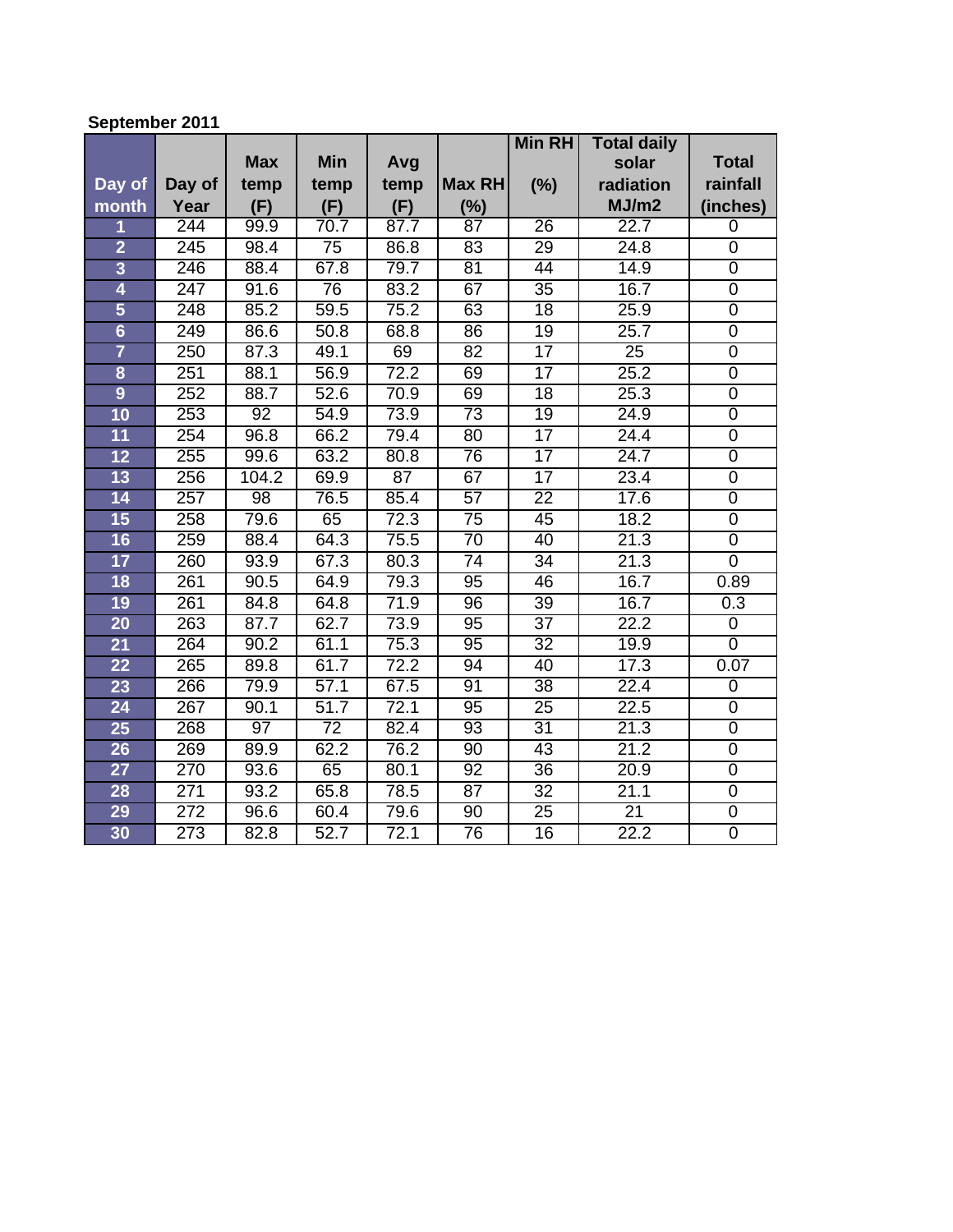### **October 2011**

|                         |                  |            |                 |                   |                 | <b>Min RH</b>   | <b>Total daily</b> |                  |
|-------------------------|------------------|------------|-----------------|-------------------|-----------------|-----------------|--------------------|------------------|
|                         |                  | <b>Max</b> | <b>Min</b>      | Avg               |                 |                 | solar              | <b>Total</b>     |
| Day of                  | Day of           | temp       | temp            | temp              | Max RH          | (%)             | radiation          | rainfall         |
| month                   | Year             | (F)        | (F)             | (F)               | (%)             |                 | MJ/m2              | (inches)         |
| 1                       | $\overline{274}$ | 81.1       | 45.5            | 63.3              | 86              | 21              | 22.7               | $\mathbf 0$      |
| $\overline{2}$          | 275              | 79         | 46.7            | 62.9              | 81              | 23              | 22.5               | $\overline{0}$   |
| $\overline{\mathbf{3}}$ | 276              | 81.9       | 44              | 63.1              | 90              | 20              | 22.3               | $\overline{0}$   |
| $\overline{\mathbf{4}}$ | $\overline{277}$ | 85         | 48.1            | 66.1              | 83              | $\overline{20}$ | 22                 | $\overline{0}$   |
| 5                       | 278              | 86.9       | 49.6            | 70.6              | 90              | $\overline{19}$ | 21.3               | $\overline{0}$   |
| $6\phantom{a}$          | 279              | 88.2       | $\overline{54}$ | $\overline{74}$   | 85              | $\overline{31}$ | 19.7               | $\overline{0}$   |
| $\overline{7}$          | 280              | 89.4       | 66.3            | 77.5              | 86              | $\overline{34}$ | 19.3               | $\overline{0}$   |
| $\overline{\mathbf{8}}$ | 281              | 87.8       | 67.2            | 77.6              | $\overline{78}$ | $\overline{37}$ | 18.1               | $\overline{0}$   |
| $\overline{9}$          | 282              | 85.4       | 65.9            | 72.2              | 96              | 42              | 14.1               | 0.04             |
| 10                      | 283              | 81.1       | 63.2            | 71.2              | 96              | $\overline{51}$ | 11.4               | $\overline{0}$   |
| $\overline{11}$         | 284              | 87.8       | 59              | 71.6              | 96              | $\overline{36}$ | 17.6               | $\overline{0}$   |
| 12                      | 285              | 76.4       | 63.2            | 67.2              | 94              | 66              | $\overline{8}$     | 0.8              |
| 13                      | 286              | 80         | 57.5            | 68.1              | 92              | 28              | 20.7               | $\overline{0}$   |
| 14                      | 287              | 85.3       | 49              | 66                | $\overline{90}$ | $\overline{20}$ | 20.3               | $\overline{0}$   |
| 15                      | 288              | 87.3       | 54.1            | 69.4              | 85              | 26              | 19.5               | $\overline{0}$   |
| 16                      | 289              | 87.4       | 59.7            | 71.4              | 84              | $\overline{32}$ | 19.7               | $\overline{0}$   |
| 17                      | 290              | 85.1       | 61.6            | 72.5              | 95              | 42              | 15.3               | $\overline{0}$   |
| 18                      | 291              | 68.5       | 50.2            | 57.8              | 94              | 39              | 16.8               | 0.27             |
| 19                      | 292              | 64.6       | 44.2            | 53.7              | 65              | 29              | 19.4               | $\overline{0}$   |
| 20                      | 293              | 71.2       | 37.7            | 53.7              | 91              | $\overline{24}$ | 19.3               | $\overline{0}$   |
| 21                      | 294              | 80.7       | 42.2            | 62.7              | 88              | 45              | 16.1               | $\overline{0}$   |
| 22                      | 295              | 83.9       | 60.6            | 62.7              | 85              | $\overline{37}$ | 16.3               | $\overline{0}$   |
| 23                      | 296              | 76.2       | 58.9            | 66.9              | 96              | 68              | 12.2               | 0.63             |
| 24                      | 297              | 79.9       | 52.9            | 64.8              | $\overline{97}$ | $\overline{43}$ | 17.5               | $\boldsymbol{0}$ |
| 25                      | 298              | 81.9       | 63              | $\overline{71}$   | 86              | 53              | 15                 | $\overline{0}$   |
| 26                      | 299              | 82.9       | 66.3            | 72.2              | 94              | 46              | 14.4               | $\overline{0}$   |
| 27                      | 300              | 67.9       | 50.3            | 59.5              | 95              | 87              | 2.7                | 0.23             |
| 28                      | 301              | 57.7       | 40.1            | 49.5              | 94              | 52              | 7.7                | 0                |
| 29                      | 302              | 66.2       | 36              | 49.8              | 95              | 28              | 18                 | $\overline{0}$   |
| 30                      | 303              | 68.4       | 37.5            | 51.8              | $\overline{93}$ | $\overline{32}$ | 16.9               | $\overline{0}$   |
| 31                      | 304              | 74.8       | 41.4            | $\overline{57.8}$ | 91              | $\overline{32}$ | 17.2               | $\overline{0}$   |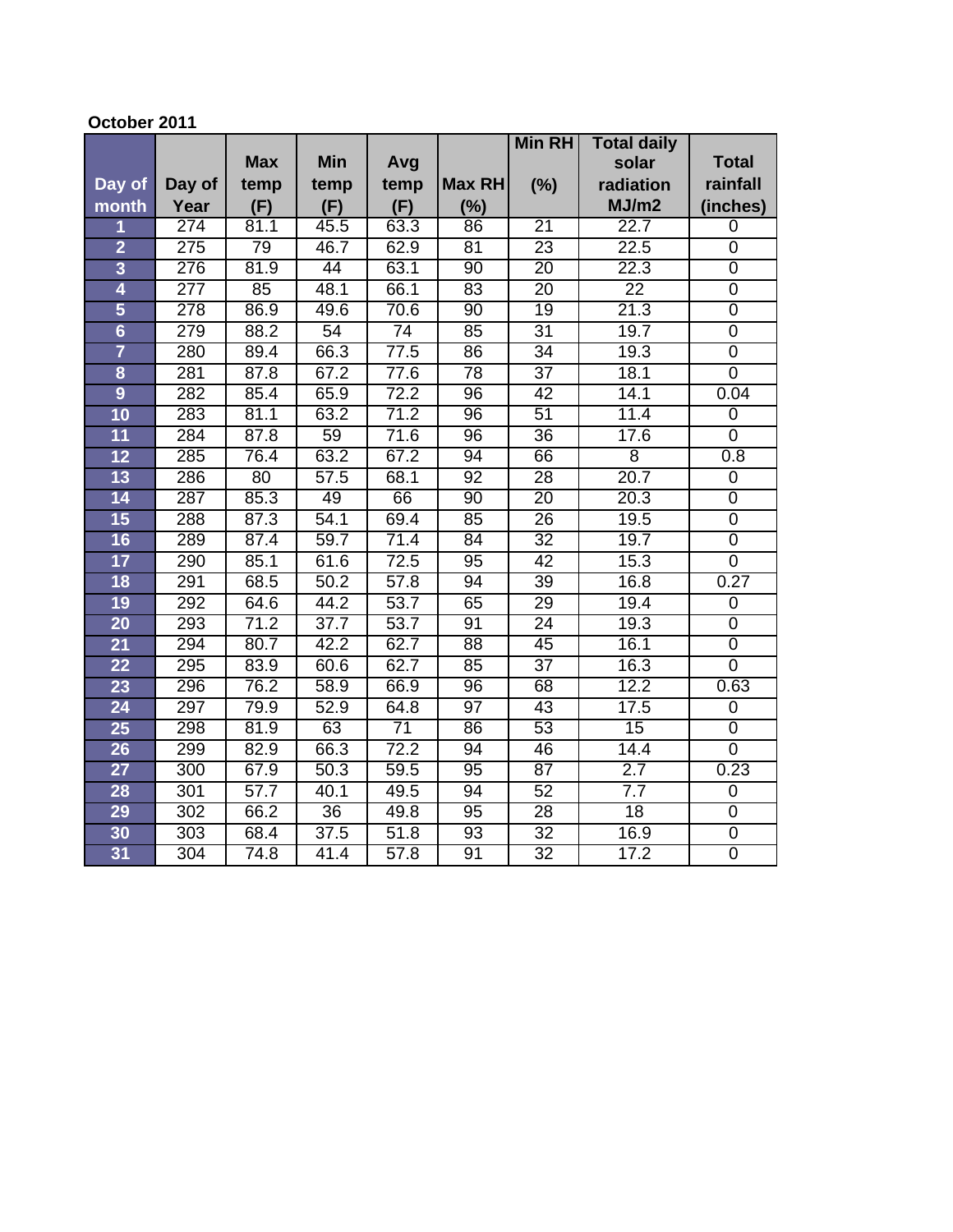### **November 2011**

|                         |                  |            |                   |                   |                 | <b>Min RH</b>   | <b>Total daily</b> |                |
|-------------------------|------------------|------------|-------------------|-------------------|-----------------|-----------------|--------------------|----------------|
|                         |                  | <b>Max</b> | <b>Min</b>        | Avg               |                 |                 | solar              | <b>Total</b>   |
| Day of                  | Day of           | temp       | temp              | temp              | Max RH          | (%)             | radiation          | rainfall       |
| month                   | Year             | (F)        | (F)               | (F)               | (%)             |                 | MJ/m2              | (inches)       |
| 1                       | 305              | 77.3       | 45.8              | 62.6              | 90              | 30              | 17.2               | $\overline{0}$ |
| $\overline{2}$          | 306              | 79.3       | 51.5              | 64.9              | $\overline{93}$ | 50              | 14                 | 0.06           |
| $\overline{3}$          | $\overline{307}$ | 58.8       | 40.4              | 48.6              | $\overline{72}$ | $\overline{25}$ | 17.7               | $\mathbf 0$    |
| 4                       | 308              | 64.8       | 33.1              | 48                | $\overline{88}$ | 39              | 17.3               | $\overline{0}$ |
| 5                       | 309              | 68.5       | 38.5              | $\overline{55}$   | $\overline{95}$ | 43              | 16.5               | $\overline{0}$ |
| $6\phantom{a}$          | $\overline{310}$ | 77.5       | 61                | 68.5              | 84              | $\overline{56}$ | 11.1               | $\mathbf 0$    |
| $\overline{7}$          | 311              | 76.4       | 64.7              | 69.8              | 90              | 65              | 6.7                | $\overline{0}$ |
| $\overline{\mathbf{8}}$ | $\overline{312}$ | 75.6       | 52.3              | 67.3              | 94              | $\overline{77}$ | 5.8                | 0.78           |
| $\overline{9}$          | 313              | 59         | $\overline{41.6}$ | 50.5              | 95              | 45              | 16.6               | $\mathbf 0$    |
| 10                      | 314              | 62.5       | 34.6              | 48.2              | 91              | 29              | 16.5               | $\overline{0}$ |
| $\overline{11}$         | 315              | 65.8       | 39.6              | 52.6              | 76              | $\overline{26}$ | 16.3               | $\overline{0}$ |
| 12                      | 316              | 71.6       | 48.3              | 60.7              | 86              | 57              | 8.6                | $\overline{0}$ |
| 13                      | $\overline{317}$ | 81.3       | 63.8              | 71.5              | 91              | 52              | 10.6               | $\overline{0}$ |
| 14                      | 318              | 81.1       | 69.3              | 73.2              | $\overline{92}$ | 56              | 9.3                | $\overline{0}$ |
| 15                      | 319              | 73.1       | 63.9              | 68.5              | $\overline{96}$ | 86              | $\overline{3.3}$   | 0.21           |
| 16                      | 320              | 68.7       | $\overline{52}$   | 62.3              | $\overline{97}$ | $\overline{72}$ | 4.3                | 0.08           |
| 17                      | 321              | 57.1       | 36.8              | 45.7              | 89              | 29              | 15.6               | $\overline{0}$ |
| 18                      | $\overline{322}$ | 65         | 32.2              | 50.4              | $\overline{91}$ | $\overline{33}$ | 15                 | $\overline{0}$ |
| 19                      | 323              | 75.3       | 57.2              | 67.5              | 91              | $\overline{71}$ | 8.2                | $\overline{0}$ |
| 20                      | 324              | 81.4       | 69.7              | 73.9              | 92              | 66              | 6.7                | $\overline{0}$ |
| 21                      | 325              | 77.6       | 58.3              | 69.1              | $\overline{96}$ | $\overline{71}$ | 6.4                | 0.18           |
| $\overline{22}$         | 326              | 70.2       | 46.4              | 54.2              | 96              | 86              | $\overline{3.5}$   | 1.6            |
| 23                      | $\overline{327}$ | 65         | 43.1              | 51.2              | $\overline{97}$ | 52              | 14.6               | $\overline{0}$ |
| 24                      | 328              | 51.5       | 39.7              | 46.7              | $\overline{97}$ | $\overline{90}$ | 2.5                | 0              |
| 25                      | 329              | 70.8       | 35.7              | 56.6              | 97              | 61              | 12.2               | $\overline{0}$ |
| 26                      | 330              | 63.6       | 48.3              | $\overline{57.7}$ | 96              | $\overline{72}$ | 1.9                | 0.46           |
| 27                      | 331              | 48.3       | 32.1              | 42.8              | 81              | 46              | 14.3               | $\mathbf 0$    |
| 28                      | 332              | 51.6       | $\overline{27.7}$ | 37.7              | 88              | 36              | 14.4               | $\overline{0}$ |
| 29                      | 333              | 59.9       | 32.1              | 45.9              | 81              | $\overline{32}$ | 13.5               | $\overline{0}$ |
| 30                      | 334              | 60.9       | 31.6              | 44.2              | 95              | $\overline{27}$ | 13.9               | $\overline{0}$ |